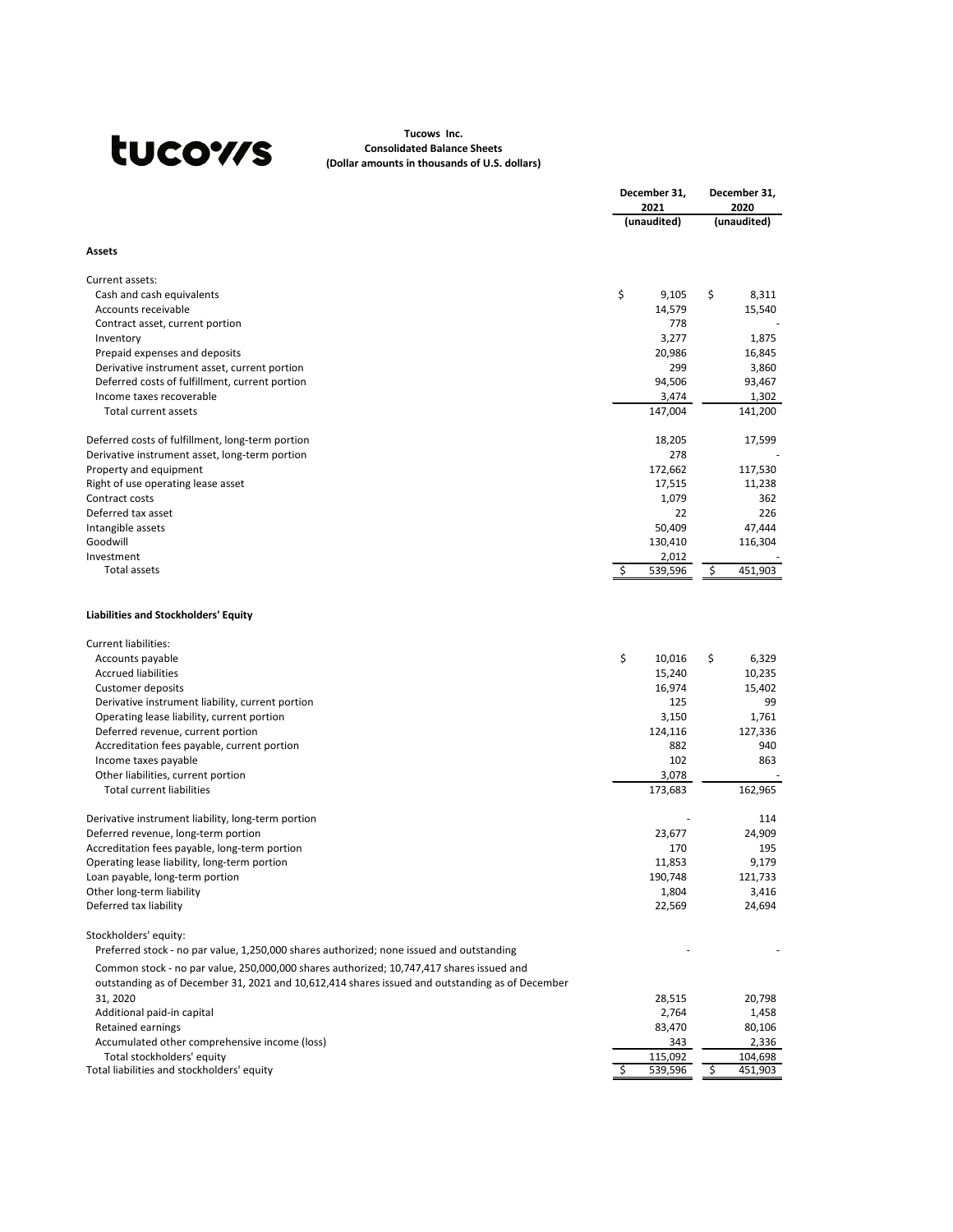|                                                                | Three months ended December 31,<br>2021<br>2020 |          | Twelve months ended December 31,<br>2021<br>2020 |          |    |          |             |         |
|----------------------------------------------------------------|-------------------------------------------------|----------|--------------------------------------------------|----------|----|----------|-------------|---------|
|                                                                |                                                 |          | (unaudited)                                      |          |    |          | (unaudited) |         |
| Net revenues                                                   | \$                                              | 82,476   | \$                                               | 70,784   | \$ | 304,337  | \$          | 311,202 |
| Cost of revenues:                                              |                                                 |          |                                                  |          |    |          |             |         |
| Direct cost of revenues                                        |                                                 | 48,179   |                                                  | 47,093   |    | 193,039  |             | 200,401 |
| Network expenses (*)                                           |                                                 | 4,474    |                                                  | 2,681    |    | 14,769   |             | 10,194  |
| Depreciation of property and equipment                         |                                                 | 5,108    |                                                  | 3,252    |    | 17,452   |             | 12,144  |
| Amortization of intangible assets                              |                                                 | 239      |                                                  | 330      |    | 583      |             | 1,340   |
| Impairment of property and equipment                           |                                                 | (101)    |                                                  |          |    | 201      |             | 1,638   |
| Total cost of revenues                                         |                                                 | 57,899   |                                                  | 53,356   |    | 226,044  |             | 225,717 |
| Gross profit                                                   |                                                 | 24,577   |                                                  | 17,428   |    | 78,293   |             | 85,485  |
| Expenses:                                                      |                                                 |          |                                                  |          |    |          |             |         |
| Sales and marketing (*)                                        | \$                                              | 11,892   | \$                                               | 7,753    | \$ | 39,471   | \$          | 34,274  |
| Technical operations and development (*)                       |                                                 | 4,266    |                                                  | 3,447    |    | 14,310   |             | 12,427  |
| General and administrative (*)                                 |                                                 | 7,138    |                                                  | 5,194    |    | 22,370   |             | 20,268  |
| Depreciation of property and equipment                         |                                                 | 150      |                                                  | 125      |    | 534      |             | 488     |
| Loss on disposition of property and equipment                  |                                                 |          |                                                  | (17)     |    | 234      |             | (17)    |
| Amortization of intangible assets                              |                                                 | 2,515    |                                                  | 2,314    |    | 9,424    |             | 10,080  |
| Impairment of definite life intangible assets                  |                                                 |          |                                                  |          |    |          |             | 1,431   |
| Loss (gain) on currency forward contracts                      |                                                 |          |                                                  | (284)    |    | (277)    |             | (383)   |
| Total expenses                                                 |                                                 | 25,961   |                                                  | 18,532   |    | 86,066   |             | 78,568  |
| Income from operations                                         |                                                 | (1, 384) |                                                  | (1, 104) |    | (7, 773) |             | 6,917   |
| Other income (expenses):                                       |                                                 |          |                                                  |          |    |          |             |         |
| Interest expense, net                                          |                                                 | (1, 509) |                                                  | (855)    |    | (4,617)  |             | (3,611) |
| Gain on sale of Ting Customer Assets, net                      |                                                 | 4,263    |                                                  | 6,522    |    | 20,030   |             | 7,612   |
| Other expense, net                                             |                                                 | (96)     |                                                  | 100      |    | (370)    |             | (158)   |
| Total other income (expenses)                                  |                                                 | 2,658    |                                                  | 5,767    |    | 15,043   |             | 3,843   |
| Income before provision for income taxes                       |                                                 | 1,274    |                                                  | 4,663    |    | 7,270    |             | 10,760  |
| Provision for income taxes                                     |                                                 | 3,241    |                                                  | 2,595    |    | 3,906    |             | 4,985   |
| Net income before redeemable non-controlling interest          |                                                 | (1,967)  |                                                  | 2,068    |    | 3,364    |             | 5,775   |
| Redeemable non-controlling interest                            |                                                 |          |                                                  |          |    |          |             |         |
| Net income attributable to redeemable non-controlling interest |                                                 |          |                                                  |          |    |          |             |         |
| Net income for the period                                      |                                                 | (1,967)  |                                                  | 2,068    |    | 3,364    |             | 5,775   |
| Other comprehensive income, net of tax                         |                                                 |          |                                                  |          |    |          |             |         |
| Unrealized income (loss) on hedging activities                 |                                                 | 458      |                                                  | 1,044    |    | 572      |             | 1,653   |
| Net amount reclassified to earnings                            |                                                 | 174      |                                                  | (79)     |    | (2, 565) |             | 210     |
| Other comprehensive income net of tax expense (recovery) of    |                                                 | 632      |                                                  | 965      |    | (1,993)  |             | 1,863   |
| Comprehensive income, net of tax for the period                |                                                 | (1, 335) |                                                  | 3,033    |    | 1,371    |             | 7,638   |
| Basic earnings per common share                                |                                                 | (0.18)   | \$                                               | 0.19     | \$ | 0.32     |             | 0.55    |

Shares used in computing basic earnings per common share <br>10,717,349 10,605,451 10,662,337 10,590,684 Diluted earnings per common share  $\zeta$  and  $\zeta$  and  $\zeta$  and  $\zeta$  and  $\zeta$  and  $\zeta$  and  $\zeta$  and  $\zeta$  and  $\zeta$  and  $\zeta$  and  $\zeta$  and  $\zeta$  and  $\zeta$  and  $\zeta$  and  $\zeta$  and  $\zeta$  and  $\zeta$  and  $\zeta$  and  $\zeta$  a Shares used in computing diluted earnings per common share <br>10,883,860 10,745,710 10,817,468 10,692,281 (\*) Stock-based compensation has been included in expenses as follows: Network expenses and the set of the set of the set of the set of the set of the set of the set of the set of the set of the set of the set of the set of the set of the set of the set of the set of the set of the set of the Sales and marketing \$ 444 \$ 475 \$ 1,941 \$ 1,678 Technical operations and development Technical operations and development the state of the state of the state of the state of the state of the state of the state of the state of the state of the state of the state of the s General and administrative and the state of  $\frac{1}{5}$  and  $\frac{1}{5}$  and  $\frac{1}{5}$  and  $\frac{1}{5}$  and  $\frac{1}{5}$  and  $\frac{1}{5}$  and  $\frac{1}{5}$  and  $\frac{1}{5}$  and  $\frac{1}{5}$  and  $\frac{1}{5}$  and  $\frac{1}{5}$  and  $\frac{1}{5}$  and  $\frac{1}{5}$ 

### **Tucows Inc. Consolidated Statements of Operations and Comprehensive Income (Dollar amounts in thousands of U.S. dollars)**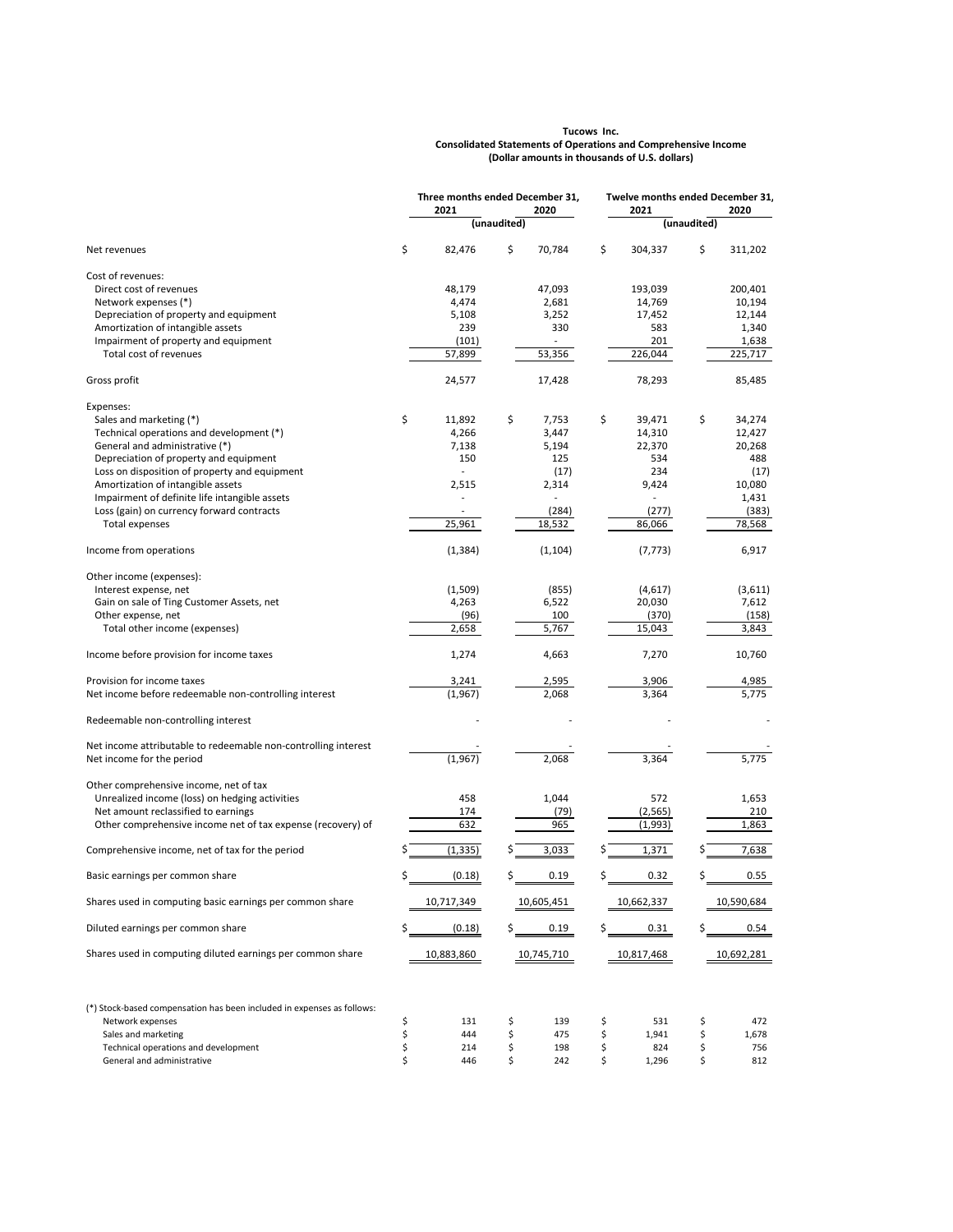## **Tucows Inc. Consolidated Statements of Cash Flows (Dollar amounts in thousands of U.S. dollars)**

|                                                                                            | Three months ended December 31,<br>2021<br>2020 |                              | Twelve months ended December 3:<br>2021<br>2020 |                          |             |                          |    |                 |
|--------------------------------------------------------------------------------------------|-------------------------------------------------|------------------------------|-------------------------------------------------|--------------------------|-------------|--------------------------|----|-----------------|
| Cash provided by:                                                                          |                                                 |                              | (unaudited)                                     |                          | (unaudited) |                          |    |                 |
| <b>Operating activities:</b>                                                               |                                                 |                              |                                                 |                          |             |                          |    |                 |
| Net income for the period                                                                  | \$                                              | (1,967)                      | \$                                              | 2,068                    | \$          | 3,364                    | \$ | 5,775           |
| Items not involving cash:                                                                  |                                                 |                              |                                                 |                          |             |                          |    |                 |
| Depreciation of property and equipment                                                     |                                                 | 5,258                        |                                                 | 3,377                    |             | 17,986                   |    | 12,632          |
| Impairment of property and equipment                                                       |                                                 | (101)                        |                                                 |                          |             | 201                      |    | 1,638           |
| Amortization of debt discount and issuance costs                                           |                                                 | 98                           |                                                 | 67                       |             | 300                      |    | 269             |
| Amortization of intangible assets                                                          |                                                 | 2,754                        |                                                 | 2,644                    |             | 10,007                   |    | 11,420          |
| Net amortization contract costs                                                            |                                                 | (273)                        |                                                 | (3)                      |             | (717)                    |    | 106             |
| Impairment of definite life intangible assets                                              |                                                 |                              |                                                 |                          |             |                          |    | 1,431           |
| Other                                                                                      |                                                 |                              |                                                 |                          |             |                          |    | 223             |
| Accretion of contingent consideration                                                      |                                                 | 96                           |                                                 | 86                       |             | 383                      |    | 344             |
| Deferred income taxes (recovery)                                                           |                                                 | 40                           |                                                 | (3,012)                  |             | (1, 328)                 |    | (3,939)         |
| Excess tax benefits on share-based compensation expense                                    |                                                 | (686)                        |                                                 | (353)                    |             | (1, 554)                 |    | (861)           |
| Net Right of use operating assets/Operating lease liability                                |                                                 | (55)                         |                                                 | (44)                     |             | (2, 204)                 |    | 205             |
| Loss on disposal of domain names                                                           |                                                 |                              |                                                 | 2                        |             | 1                        |    | 17              |
| Loss (gain) on change in the fair value of forward contracts                               |                                                 |                              |                                                 | (237)                    |             | 606                      |    | (500)           |
| Disposal of Ting Mobile customer assets                                                    |                                                 |                              |                                                 |                          |             |                          |    | 3,513           |
| Stock-based compensation                                                                   |                                                 | 1,235                        |                                                 | 1,054                    |             | 4,592                    |    | 3,718           |
| Change in non-cash operating working capital:                                              |                                                 |                              |                                                 |                          |             |                          |    |                 |
| Accounts receivable                                                                        |                                                 | 868                          |                                                 | (2,951)                  |             | 1,586                    |    | (281)           |
| Contract asset                                                                             |                                                 | 2,005                        |                                                 |                          |             | (778)                    |    |                 |
| Inventory                                                                                  |                                                 | 449                          |                                                 | (736)                    |             | (787)                    |    | 945             |
| Prepaid expenses and deposits                                                              |                                                 | (2, 100)                     |                                                 | (3, 142)                 |             | (3,974)                  |    | (3, 459)        |
| Deferred costs of fulfillment                                                              |                                                 | 485                          |                                                 | 2,174                    |             | (1,645)                  |    | (1,899)         |
| Income taxes recoverable                                                                   |                                                 | 1,108                        |                                                 | 2,589                    |             | (1, 394)                 |    | 908             |
| Accounts payable                                                                           |                                                 | 1,779                        |                                                 | (1,664)                  |             | 4,068                    |    | (902)           |
| <b>Accrued liabilities</b>                                                                 |                                                 | 2,918                        |                                                 | 710                      |             | 4,859                    |    | 376             |
| Customer deposits                                                                          |                                                 | 908                          |                                                 | 1,030                    |             | 645                      |    | 1,493           |
| Deferred revenue                                                                           |                                                 | (4, 237)                     |                                                 | (1,985)                  |             | (4, 495)                 |    | 2,942           |
| Accreditation fees payable                                                                 |                                                 | (38)                         |                                                 | (40)                     |             | (83)                     |    | (33)            |
| Net cash provided by operating activities                                                  |                                                 | 10,542                       |                                                 | 1,634                    |             | 29,637                   |    | 36,081          |
|                                                                                            |                                                 |                              |                                                 |                          |             |                          |    |                 |
| Financing activities:                                                                      |                                                 |                              |                                                 |                          |             |                          |    |                 |
| Proceeds received on exercise of stock options                                             |                                                 | 1,974                        |                                                 | 307                      |             | 4,818                    |    | 985             |
| Payment of tax obligations resulting from net exercise of stock                            |                                                 |                              |                                                 | (77)                     |             | (387)                    |    | (556)           |
| Repurchase of common stock                                                                 |                                                 |                              |                                                 |                          |             |                          |    | (3, 281)        |
| Proceeds received on loan payable                                                          |                                                 | 41,000                       |                                                 | 8,000                    |             | 69,000                   |    | 8,000           |
| Payment of loan payable costs                                                              |                                                 | (296)                        |                                                 |                          |             | (296)                    |    | (32)            |
| Net cash (used in) provided by financing activities                                        |                                                 | 42,678                       |                                                 | 8,230                    |             | 73,136                   |    | 5,116           |
|                                                                                            |                                                 |                              |                                                 |                          |             |                          |    |                 |
| Investing activities:                                                                      |                                                 |                              |                                                 |                          |             |                          |    |                 |
| Proceeds on disposal of property and equipment                                             |                                                 | 510                          |                                                 |                          |             | 510                      |    |                 |
| Additions to property and equipment                                                        |                                                 | (23,082)                     |                                                 | (11,708)                 |             | (73, 175)                |    | (44, 437)       |
| Acquisition of Cedar Holdings Group, net of cash of \$66                                   |                                                 |                              |                                                 |                          |             |                          |    | (8,770)         |
| Acquisition of Simply Bits, net of cash of \$801                                           |                                                 | (24, 028)                    |                                                 |                          |             | (24, 028)                |    |                 |
| <b>Acquisition of Uniregistry</b>                                                          |                                                 | (2, 499)                     |                                                 |                          |             | (2,499)                  |    |                 |
| Acquisition of intangible assets                                                           |                                                 | (551)                        |                                                 |                          |             | (774)                    |    | (72)            |
| Investment in securities                                                                   |                                                 |                              |                                                 |                          |             | (2,012)                  |    |                 |
| Net cash used in investing activities                                                      |                                                 | (49, 651)                    |                                                 | (11, 708)                |             | (101, 979)               |    | (53, 279)       |
| (Decrease) increase in cash and cash equivalents                                           |                                                 | 3,570                        |                                                 | (1,844)                  |             | 794                      |    | (12,082)        |
|                                                                                            |                                                 |                              |                                                 |                          |             |                          |    |                 |
| Cash and cash equivalents, beginning of period<br>Cash and cash equivalents, end of period |                                                 | 5,535<br>9,105               |                                                 | 10,155<br>8,311          | S           | 8,311<br>9,105           | S  | 20,393<br>8,311 |
|                                                                                            |                                                 |                              |                                                 |                          |             |                          |    |                 |
| Supplemental cash flow information:                                                        |                                                 |                              |                                                 |                          |             |                          |    |                 |
| Interest paid                                                                              | \$                                              | 1,429                        | \$                                              | 813                      | \$          | 4,485                    | \$ | 3,573           |
| Income taxes paid, net                                                                     | \$                                              | 2,771                        | \$                                              | 3,477                    | \$          | 8,828                    | \$ | 8,926           |
| Supplementary disclosure of non-cash investing and financing activities:                   |                                                 |                              |                                                 |                          |             |                          |    |                 |
| Property and equipment acquired during the period not yet paid for                         | \$                                              | 99                           | \$                                              | 1,129                    | \$          | 99                       | \$ | 1,129           |
| Fair value of shares issues for acquisition of Cedar Holdings Group                        |                                                 |                              | \$                                              |                          | \$          |                          | \$ | 2,000           |
| Group                                                                                      |                                                 | $\qquad \qquad \blacksquare$ | \$                                              | $\overline{\phantom{a}}$ | \$          | $\overline{\phantom{a}}$ | \$ | 3,072           |
|                                                                                            |                                                 |                              |                                                 |                          |             |                          |    |                 |